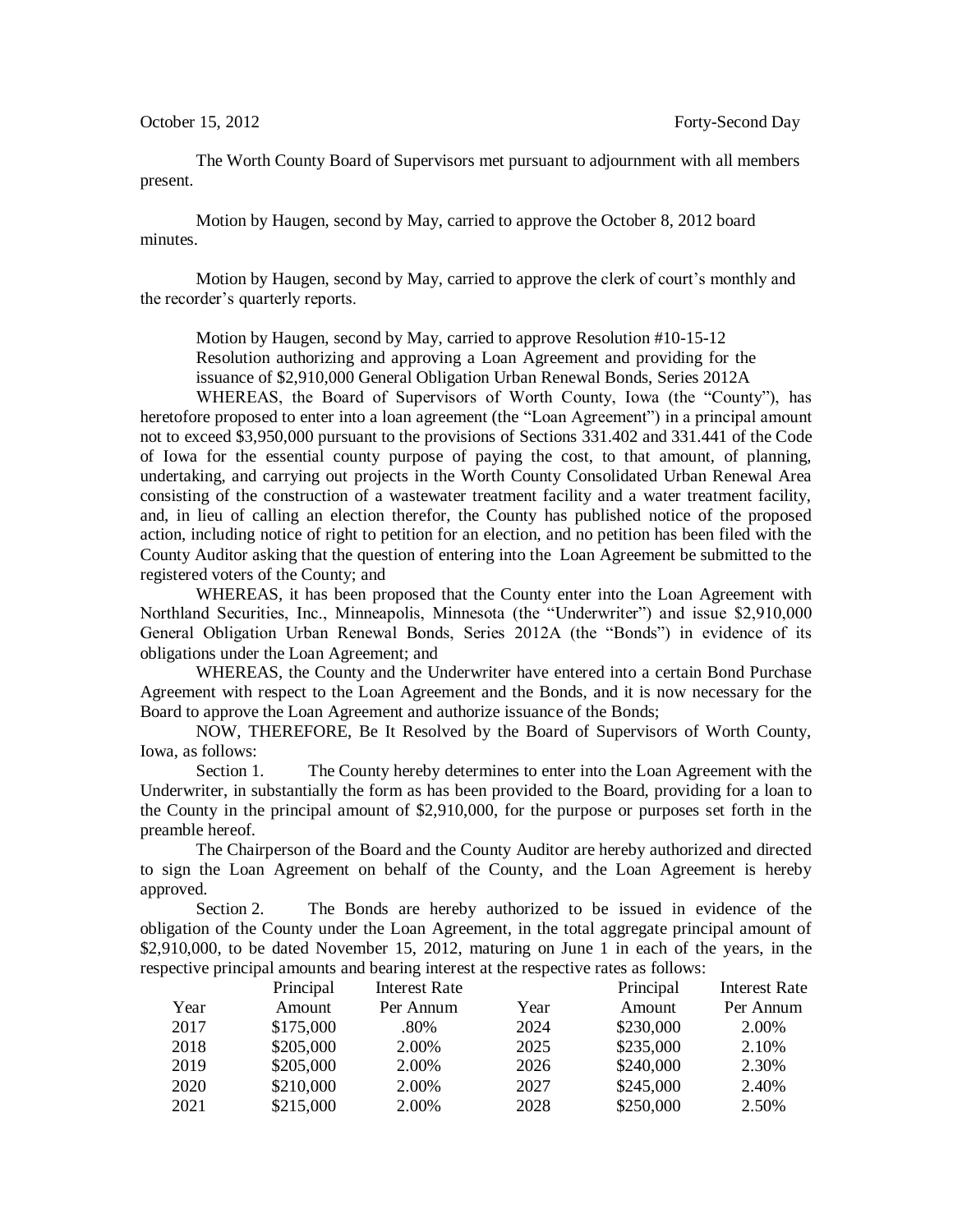| 2022 | \$220,000 | 2.00% | 2029 | \$255,000 | $2.60\%$ |
|------|-----------|-------|------|-----------|----------|
| 2023 | \$225,000 | 2.00% |      |           |          |

Section 3. Bankers Trust Company, Des Moines, Iowa, is hereby designated as the Registrar and Paying Agent for the Bonds and may be hereinafter referred to as the "Registrar" or the "Paying Agent". The County shall enter into an agreement (the "Registrar/Paying Agent Agreement") with the Registrar, in substantially the form as has been placed on file with the Board; the Chairperson and County Auditor are hereby authorized and directed to sign the Registrar/Paying Agent Agreement on behalf of the County; and the Registrar/Paying Agent Agreement is hereby approved.

The County reserves the right to prepay part or all of the Bonds maturing in each of the years 2021 to 2029, inclusive, prior to and in any order of maturity, on June 1, 2020, or on any date thereafter upon terms of par and accrued interest.

Principal of the Bond maturing on June 1, 2017, is subject to mandatory redemption (by lot, as selected by the Registrar) on June 1, 2015, and June 1, 2016, at a redemption price of 100% of the principal amounts thereof to be redeemed, plus accrued interest thereon to the redemption date, in the following principal amounts:

|      | Principal            |
|------|----------------------|
| Year | Amount               |
| 2015 | \$15,000             |
| 2016 | \$45,000             |
| 2017 | \$115,000 (Maturity) |

If less than all of the Bonds of any like maturity are to be redeemed, the particular part of those Bonds to be redeemed shall be selected by the Registrar by lot. The Bonds may be called in one or more units of \$5,000. If less than the entire principal amount of any Bond in a denomination of more than \$5,000 is to be redeemed, the Registrar will issue and deliver to the registered owner thereof, upon surrender of such original Bond, a new Bond or Bonds, in any authorized denomination, in a total aggregate principal amount equal to the unredeemed balance of the original Bond. Notice of such redemption as aforesaid identifying the Bond or Bonds (or portion thereof) to be redeemed shall be sent by electronic means or by certified mail to the registered owners thereof at the addresses shown on the County's registration books not less than 30 days prior to such redemption date. All of such Bonds as to which the County reserves and exercises the right of redemption and as to which notice as aforesaid shall have been given and for the redemption of which funds are duly provided, shall cease to bear interest on the redemption date.

Accrued interest on the Bonds shall be payable semiannually on the first day of June and December in each year, commencing June 1, 2013. Interest shall be calculated on the basis of a 360-day year comprised of twelve 30-day months. Payment of interest on the Bonds shall be made to the registered owners appearing on the registration books of the County at the close of business on the fifteenth day of the month next preceding the interest payment date and shall be paid to the registered owners at the addresses shown on such registration books. Principal of the Bonds shall be payable in lawful money of the United States of America to the registered owners or their legal representatives upon presentation and surrender of the Bond or Bonds at the office of the Paying Agent.

The Bonds shall be executed on behalf of the County with the official manual or facsimile signature of the Chairperson of the Board and attested with the official manual or facsimile signature of the County Auditor, and shall be fully registered Bonds without interest coupons. In case any officer whose signature or the facsimile of whose signature appears on the Bonds shall cease to be such officer before the delivery of the Bonds, such signature or such facsimile signature shall nevertheless be valid and sufficient for all purposes, the same as if such officer had remained in office until delivery.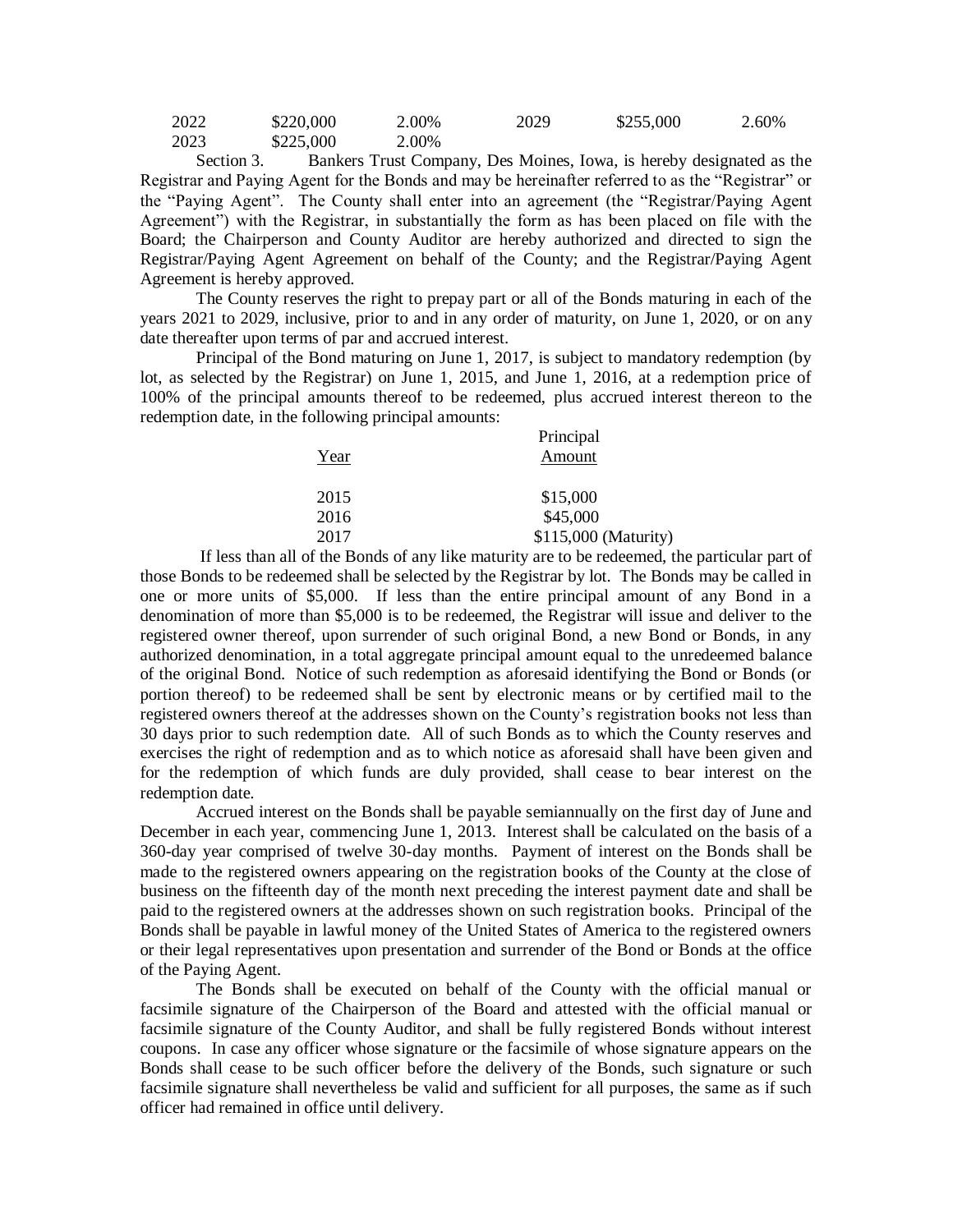The Bonds shall not be valid or become obligatory for any purpose until the Certificate of Authentication thereon shall have been signed by the Registrar.

The Bonds shall be fully registered as to principal and interest in the names of the owners on the registration books of the County kept by the Registrar, and after such registration, payment of the principal thereof and interest thereon shall be made only to the registered owners or their legal representatives or assigns. Each Bond shall be transferable only upon the registration books of the County upon presentation to the Registrar, together with either a written instrument of transfer satisfactory to the Registrar or the assignment form thereon completed and duly executed by the registered owner or the duly authorized attorney for such registered owner.

The record and identity of the owners of the Bonds shall be kept confidential as provided by Section 22.7 of the Code of Iowa.

Section 4. Notwithstanding anything above to the contrary, the Bonds shall be issued initially as Depository Bonds, with one fully registered Bond for each maturity date, in principal amounts equal to the amount of principal maturing on each such date, and registered in the name of Cede & Co., as nominee for The Depository Trust Company, New York, New York ("DTC"). On original issue, the Bonds shall be deposited with DTC for the purpose of maintaining a book-entry system for recording the ownership interests of its participants and the transfer of those interests among its participants (the "Participants"). In the event that DTC determines not to continue to act as securities depository for the Bonds or the County determines not to continue the book-entry system for recording ownership interests in the Bonds with DTC, the County will discontinue the book-entry system with DTC. If the County does not select another qualified securities depository to replace DTC (or a successor depository) in order to continue a book-entry system, the County will register and deliver replacement bonds in the form of fully registered certificates, in authorized denominations of \$5,000 or integral multiples of \$5,000, in accordance with instructions from Cede & Co., as nominee for DTC. In the event that the County identifies a qualified securities depository to replace DTC, the County will register and deliver replacement bonds, fully registered in the name of such depository, or its nominee, in the denominations as set forth above, as reduced from time to time prior to maturity in connection with redemptions or retirements by call or payment, and in such event, such depository will then maintain the book-entry system for recording ownership interests in the Bonds.

Ownership interest in the Bonds may be purchased by or through Participants. Such Participants and the persons for whom they acquire interests in the Bonds as nominees will not receive certificated Bonds, but each such Participant will receive a credit balance in the records of DTC in the amount of such Participant's interest in the Bonds, which will be confirmed in accordance with DTC's standard procedures. Each such person for which a Participant has an interest in the Bonds, as nominee, may desire to make arrangements with such Participant to have all notices of redemption or other communications of the County to DTC, which may affect such person, forwarded in writing by such Participant and to have notification made of all interest payments.

The County will have no responsibility or obligation to such Participants or the persons for whom they act as nominees with respect to payment to or providing of notice for such Participants or the persons for whom they act as nominees.

As used herein, the term "Beneficial Owner" shall hereinafter be deemed to include the person for whom the Participant acquires an interest in the Bonds.

DTC will receive payments from the County, to be remitted by DTC to the Participants for subsequent disbursement to the Beneficial Owners. The ownership interest of each Beneficial Owner in the Bonds will be recorded on the records of the Participants whose ownership interest will be recorded on a computerized book-entry system kept by DTC.

When reference is made to any action which is required or permitted to be taken by the Beneficial Owners, such reference shall only relate to those permitted to act (by statute, regulation or otherwise) on behalf of such Beneficial Owners for such purposes. When notices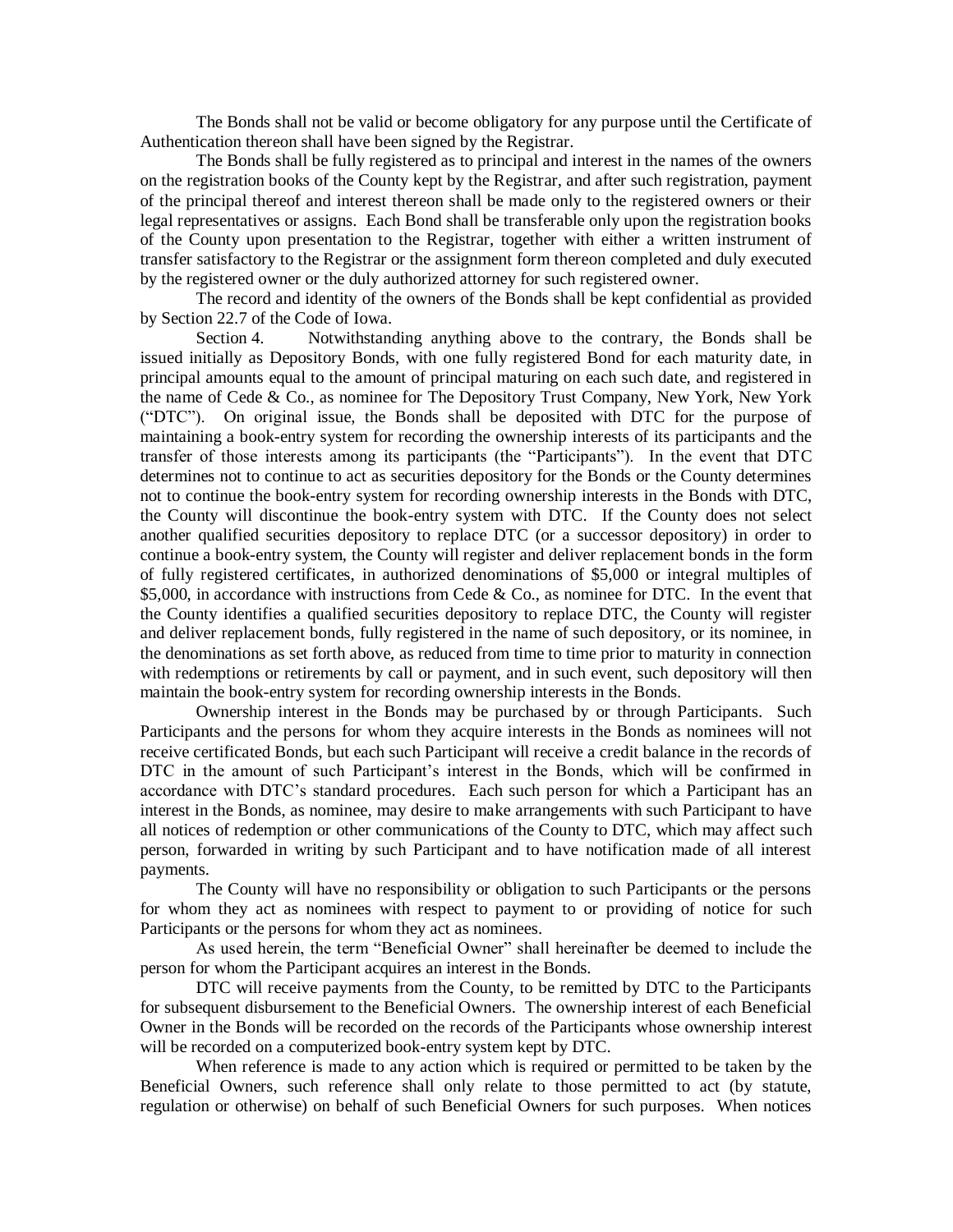are given, they shall be sent by the County to DTC, and DTC shall forward (or cause to be forwarded) the notices to the Participants so that the Participants can forward the same to the Beneficial Owners.

Beneficial Owners will receive written confirmations of their purchases from the Participants acting on behalf of the Beneficial Owners detailing the terms of the Bonds acquired. Transfers of ownership interests in the Bonds will be accomplished by book entries made by DTC and the Participants who act on behalf of the Beneficial Owners. Beneficial Owners will not receive certificates representing their ownership interest in the Bonds, except as specifically provided herein. Interest and principal will be paid when due by the County to DTC, then paid by DTC to the Participants and thereafter paid by the Participants to the Beneficial Owners.

Section 5. The Bonds shall be in substantially the following form:

(Form of Bond)

# UNITED STATES OF AMERICA STATE OF IOWA WORTH COUNTY GENERAL OBLIGATION URBAN RENEWAL BOND, SERIES 2012A  $\infty$ .

| R ATE | MATURITY DATE | <b>BOND DATE</b>  | <b>CUSIP</b> |
|-------|---------------|-------------------|--------------|
| $\%$  | June 1,       | November 15, 2012 | 981656       |

Worth County (the "County"), Iowa, for value received, promises to pay on the maturity date of this Bond to

> Cede & Co. New York, NY

or registered assigns, the principal sum of

#### THOUSAND DOLLARS

in lawful money of the United States of America upon presentation and surrender of this Bond at the office of Bankers Trust Company, Des Moines, Iowa (hereinafter referred to as the "Registrar" or the "Paying Agent"), with interest on said sum, until paid, at the rate per annum specified above from the date of this Bond, or from the most recent interest payment date on which interest has been paid, on June 1 and December 1 of each year, commencing June 1, 2013, except as the provisions hereinafter set forth with respect to redemption prior to maturity may be or become applicable hereto. Interest on this Bond is payable to the registered owner appearing on the registration books of the County at the close of business on the fifteenth day of the month next preceding the interest payment date, and shall be paid to the registered owner at the address shown on such registration books. Interest will be calculated on the basis of a 360-day year comprised of twelve 30-day months.

This Bond shall not be valid or become obligatory for any purpose until the Certificate of Authentication hereon shall have been signed by the Registrar.

This Bond is one of a series of General Obligation Urban Renewal Bonds, Series 2012A (the "Bonds"), issued in the aggregate principal amount of \$2,910,000 by the County to evidence its obligation under a certain Loan Agreement, dated as of November 15, 2012 (the "Loan Agreement"), entered into by the County for the purpose of paying the cost, to that amount, of planning, undertaking, and carrying out projects in the Worth County Consolidated Urban Renewal Area consisting of the construction of a wastewater treatment facility and a water treatment facility.

The Bonds are issued pursuant to and in strict compliance with the provisions of Sections 331.402(3) and 331.443 of the Code of Iowa, 2011, and all other laws amendatory thereof and supplemental thereto, and in conformity with a resolution of the County Board of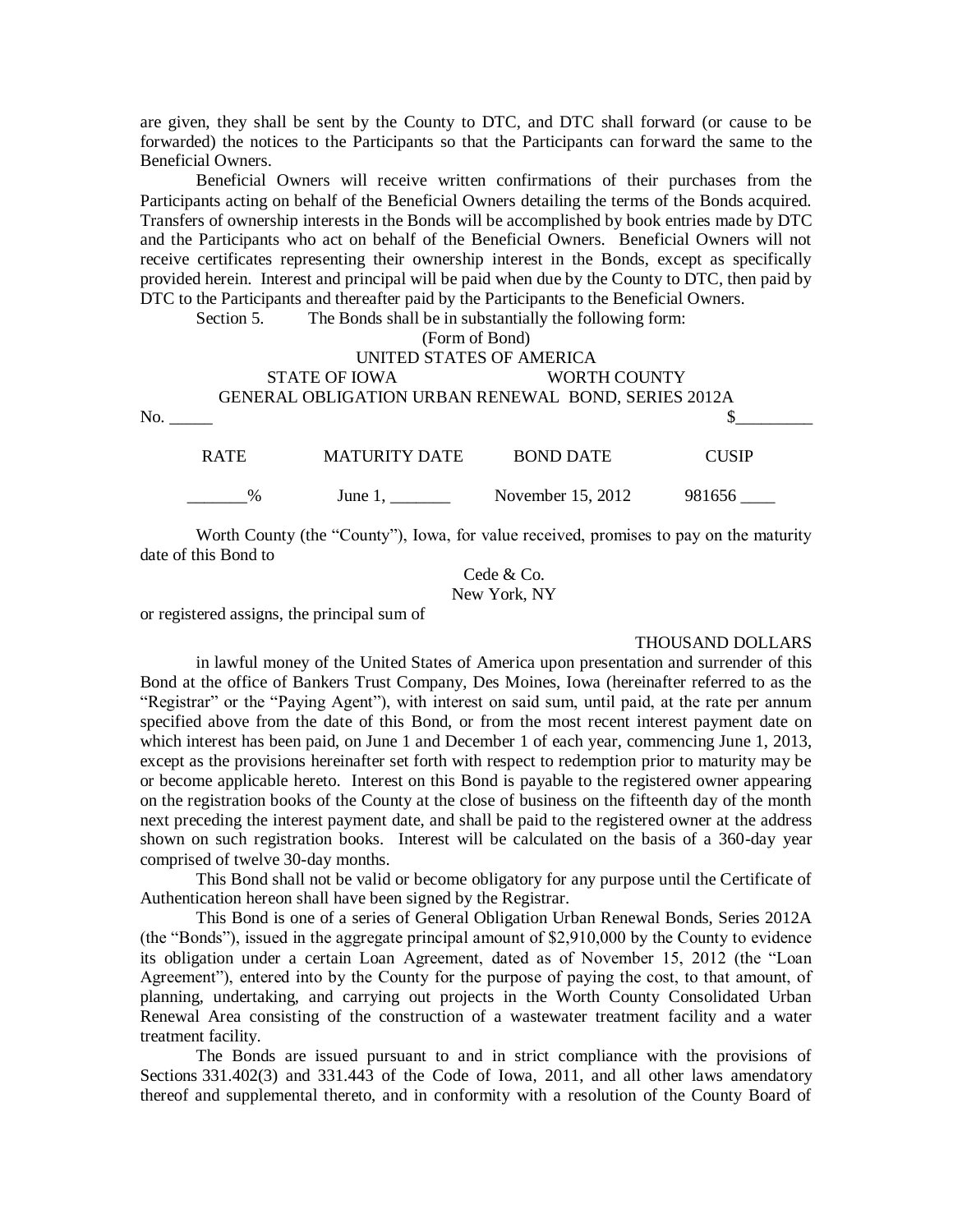Supervisors authorizing and approving the Loan Agreement and providing for the issuance and securing the payment of the Bonds (the "Resolution"), and reference is hereby made to the Resolution and the Loan Agreement for a more complete statement as to the source of payment of the Bonds and the rights of the owners of the Bonds.

The County reserves the right to prepay part or all of the Bonds maturing in each of the years 2021 to 2029, inclusive, prior to and in any order of maturity, on June 1, 2020, or on any date thereafter upon terms of par and accrued interest. In addition, principal of the Bond maturing on June 1. 2017 is subject to mandatory redemption (by lot, as selected by the Registrar) on the dates and in accordance with the mandatory redemption schedule set forth in the Resolution, at a redemption price of 100% of the principal amount thereof to be redeemed, plus accrued interest thereon to the redemption date.

If less than all of the Bonds of any like maturity are to be redeemed, the particular part of those Bonds to be redeemed shall be selected by the Registrar by lot. The Bonds may be called in part in one or more units of \$5,000. If less than the entire principal amount of any Bond in a denomination of more than \$5,000 is to be redeemed, the Registrar will issue and deliver to the registered owner thereof, upon surrender of such original Bond, a new Bond or Bonds, in any authorized denomination, in a total aggregate principal amount equal to the unredeemed balance of the original Bond. Notice of such redemption as aforesaid identifying the Bond or Bonds (or portion thereof) to be redeemed shall be sent by electronic means or by certified mail to the registered owners thereof at the addresses shown on the County's registration books not less than 30 days prior to such redemption date. All of such Bonds as to which the County reserves and exercises the right of redemption and as to which notice as aforesaid shall have been given and for the redemption of which funds are duly provided, shall cease to bear interest on the redemption date.

This Bond is fully negotiable but shall be fully registered as to both principal and interest in the name of the owner on the books of the County in the office of the Registrar, after which no transfer shall be valid unless made on said books and then only upon presentation of this Bond to the Registrar, together with either a written instrument of transfer satisfactory to the Registrar or the assignment form hereon completed and duly executed by the registered owner or the duly authorized attorney for such registered owner.

The County, the Registrar and the Paying Agent may deem and treat the registered owner hereof as the absolute owner for the purpose of receiving payment of or on account of principal hereof, premium, if any, and interest due hereon and for all other purposes, and the County, the Registrar and the Paying Agent shall not be affected by any notice to the contrary.

And It Is Hereby Certified and Recited that all acts, conditions and things required by the laws and Constitution of the State of Iowa, to exist, to be had, to be done or to be performed precedent to and in the issue of this Bond were and have been properly existent, had, done and performed in regular and due form and time; that provision has been made for the levy of a sufficient continuing annual tax on all the taxable property within the County for the payment of the principal of and interest on this Bond as the same will respectively become due; that the faith, credit, revenues and resources and all the real and personal property of the County are irrevocably pledged for the prompt payment hereof, both principal and interest; and that the total indebtedness of the County, including this Bond, does not exceed any constitutional or statutory limitations.

IN TESTIMONY WHEREOF, Worth County, Iowa, by its Board of Supervisors, has caused this Bond to be executed with the duly authorized facsimile signature of its Chairperson and attested with the duly authorized facsimile signature of its County Auditor, all as of November 15, 2012.

#### WORTH COUNTY, IOWA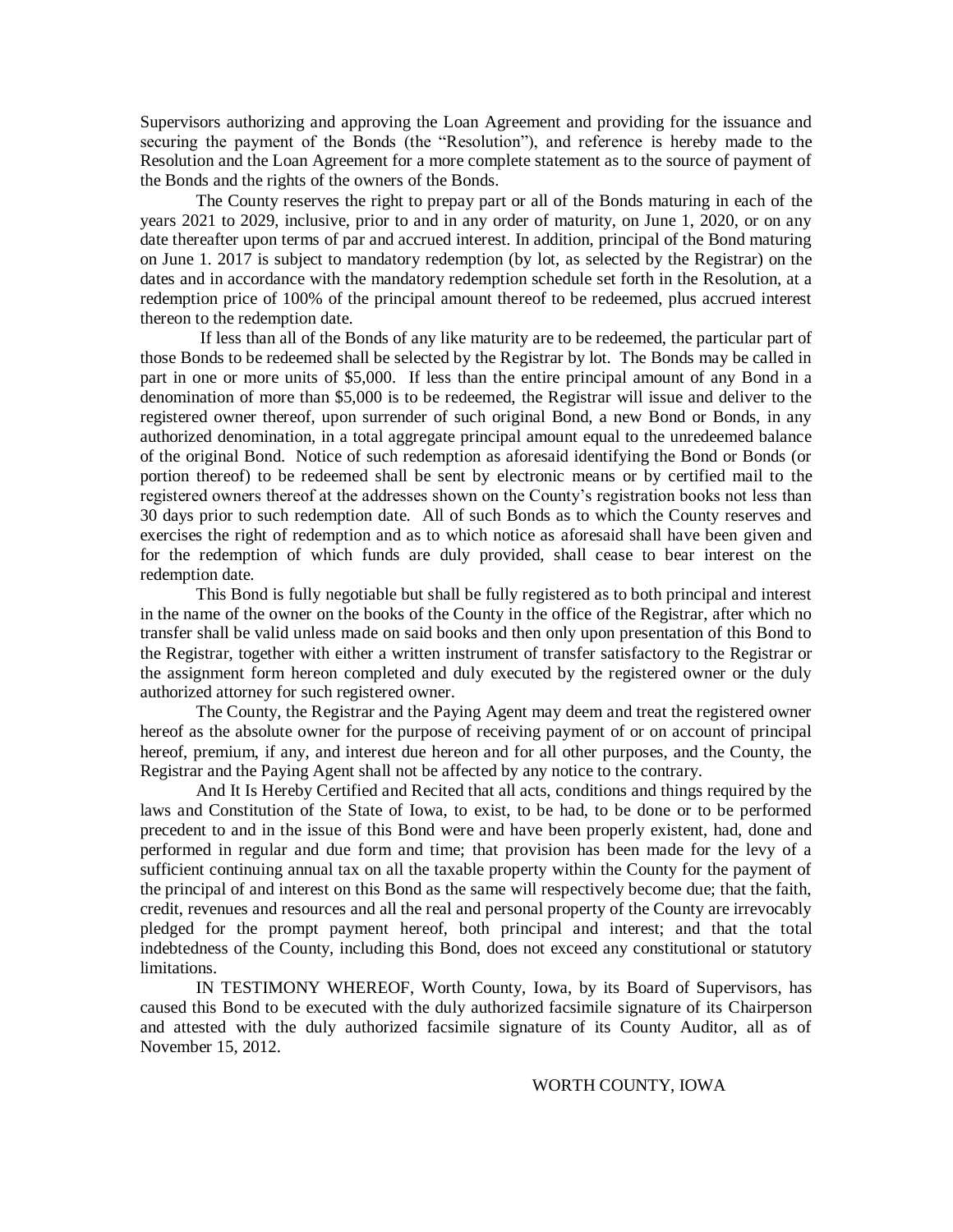By (DO NOT SIGN) Chairperson, Board of Supervisors

Attest:

(DO NOT SIGN) County Auditor

Registration Date: (Registration Date)

## REGISTRAR'S CERTIFICATE OF AUTHENTICATION

This Bond is one of the Bonds described in the within-mentioned Resolution.

BANKERS TRUST COMPANY Des Moines, Iowa Registrar

By\_\_(Authorized Signature) Authorized Officer

## ABBREVIATIONS

The following abbreviations, when used in this Bond, shall be construed as though they were written out in full according to applicable laws or regulations:

| TEN COM       | $\sim$                   | as tenants in common                         | <b>UTMA</b>      |                                       |
|---------------|--------------------------|----------------------------------------------|------------------|---------------------------------------|
| TEN ENT       | $\overline{\phantom{a}}$ | as tenants by the entireties                 |                  | (Custodian)                           |
|               |                          |                                              | As Custodian for |                                       |
| <b>JT TEN</b> | $\sim$                   | as joint tenants with right of               |                  | (Minor)                               |
|               |                          | survivorship and not as<br>tenants in common |                  | under Uniform Transfers to Minors Act |
|               |                          |                                              |                  | (State)                               |

Additional abbreviations may also be used though not in the list above.

#### ASSIGNMENT

For valuable consideration, receipt of which is hereby acknowledged, the undersigned assigns this Bond to

(Please print or type name and address of Assignee)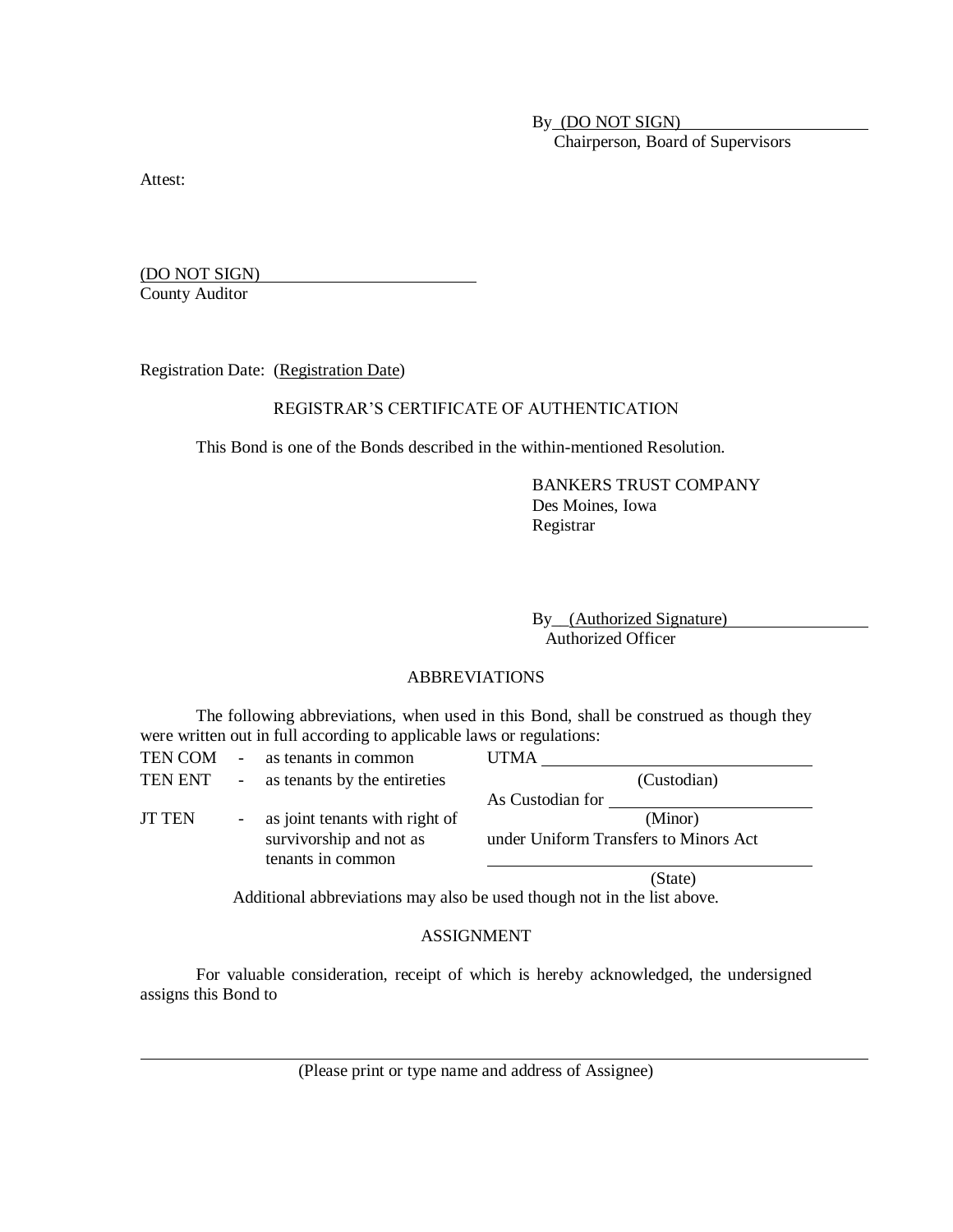PLEASE INSERT SOCIAL SECURITY OR OTHER IDENTIFYING NUMBER OF ASSIGNEE and does hereby irrevocably appoint \_\_\_\_\_\_\_\_\_\_\_\_\_\_\_\_\_\_\_\_\_\_\_, Attorney, to transfer this Bond on the books kept for registration thereof with full power of substitution. Dated: Signature guaranteed:

(Signature guarantee must be provided in accordance with the prevailing standards and procedures of the Registrar and Transfer Agent. Such standards and procedures may require signatures to be guaranteed by certain eligible guarantor institutions that participate in a recognized signature guarantee program.)

> NOTICE: The signature to this Assignment must correspond with the name of the registered owner as it appears on this Bond in every particular, without alteration or enlargement or any change whatever.

Section 6. The Bonds shall be executed as herein provided as soon after the adoption of this resolution as may be possible and thereupon shall be delivered to the Registrar for registration, authentication and delivery to or upon the direction of the Purchaser, upon receipt of the loan proceeds, and all action heretofore taken in connection with the Loan Agreement and the sale of the Bonds is hereby ratified and confirmed in all respects.

Section 7. As required by Chapter 76 of the Code of Iowa, and for the purpose of providing for the levy and collection of a direct annual tax sufficient to pay the interest on the Bonds as it falls due, and also to pay and discharge the principal thereof at maturity, there is hereby ordered levied on all the taxable property in the County in each of the years while the Bonds or any of them are outstanding, a tax sufficient for that purpose, and in furtherance of this provision, but not in limitation thereof, there be and there is hereby levied on all the taxable property in the County the following direct annual tax for collection in each of the following fiscal years, to-wit:

> For collection in the fiscal year beginning July 1, 2014, sufficient to produce the net annual sum of \$75,815; For collection in the fiscal year beginning July 1, 2015, sufficient to produce the net annual sum of \$105,695; For collection in the fiscal year beginning July 1, 2016, sufficient to produce the net annual sum of \$175,335; For collection in the fiscal year beginning July 1, 2017, sufficient to produce the net annual sum of \$264,415; For collection in the fiscal year beginning July 1, 2018, sufficient to produce the net annual sum of \$260,315;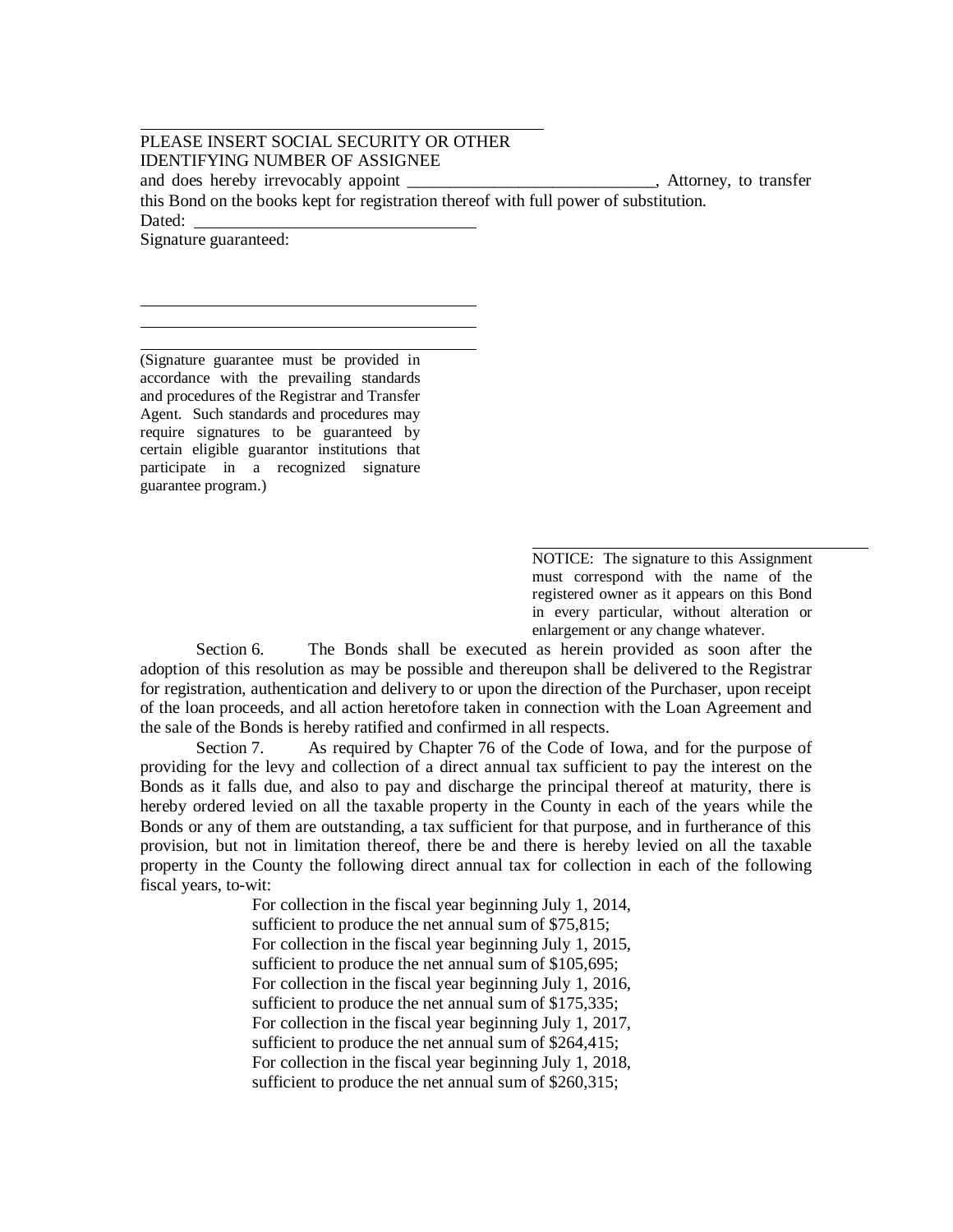For collection in the fiscal year beginning July 1, 2019, sufficient to produce the net annual sum of \$261,215; For collection in the fiscal year beginning July 1, 2020, sufficient to produce the net annual sum of \$262,015; For collection in the fiscal year beginning July 1, 2021, sufficient to produce the net annual sum of \$262,715; For collection in the fiscal year beginning July 1, 2022, sufficient to produce the net annual sum of \$263,315; For collection in the fiscal year beginning July 1, 2023, sufficient to produce the net annual sum of \$263,815; For collection in the fiscal year beginning July 1, 2024, sufficient to produce the net annual sum of \$264,215; For collection in the fiscal year beginning July 1, 2025, sufficient to produce the net annual sum of \$264,280; For collection in the fiscal year beginning July 1, 2026, sufficient to produce the net annual sum of \$263,760; For collection in the fiscal year beginning July 1, 2027, sufficient to produce the net annual sum of \$262,880; For collection in the fiscal year beginning July 1, 2028, sufficient to produce the net annual sum of \$261,630.

Section 8. A certified copy of this resolution shall be filed with the County Auditor, and the Auditor is hereby instructed to enter for collection and assess the tax hereby authorized. When annually entering such taxes for collection, the County Auditor shall include the same as a part of the tax levy for Debt Service Fund purposes of the County and when collected, the proceeds of the taxes shall be converted into the Debt Service Fund of the County and set aside therein as a special account to be used solely and only for the payment of the principal of and interest on the Bonds hereby authorized and for no other purpose whatsoever. Any amount received by the County as accrued interest on the Bonds shall be deposited into such special account and used to pay interest due on the Bonds on the first interest payment date.

The projects for which the proceeds of the Bonds are being spent are hereby declared to be urban renewal projects of the County, to be carried out pursuant to the urban renewal plan for the Worth County Consolidated Urban Renewal Area, and the County hereby states its intention to allocate incremental property tax revenues to the payment of principal of and interest on the Bonds.

Section 9. The interest or principal and both of them falling due in any year or years shall, if necessary, be paid promptly from current available funds of the County in advance of taxes levied and when the taxes shall have been collected, reimbursement shall be made to such current funds in the sum thus advanced. The County hereby pledges the faith, credit, revenues and resources and all of the real and personal property of the County for the full and prompt payment of the principal of and interest on the Bonds.

Section 10. It is the intention of the County that interest on the Bonds be and remain excluded from gross income for federal income tax purposes pursuant to the appropriate provisions of the Internal Revenue Code of 1986, as amended, and the Treasury Regulations in effect with respect thereto (all of the foregoing herein referred to as the "Internal Revenue Code"). In furtherance thereof, the County covenants to comply with the provisions of the Internal Revenue Code as they may from time to time be in effect or amended and further covenants to comply with the applicable future laws, regulations, published rulings and court decisions as may be necessary to insure that the interest on the Bonds will remain excluded from gross income for federal income tax purposes. Any and all of the officers of the County are hereby authorized and directed to take any and all actions as may be necessary to comply with the covenants herein contained.